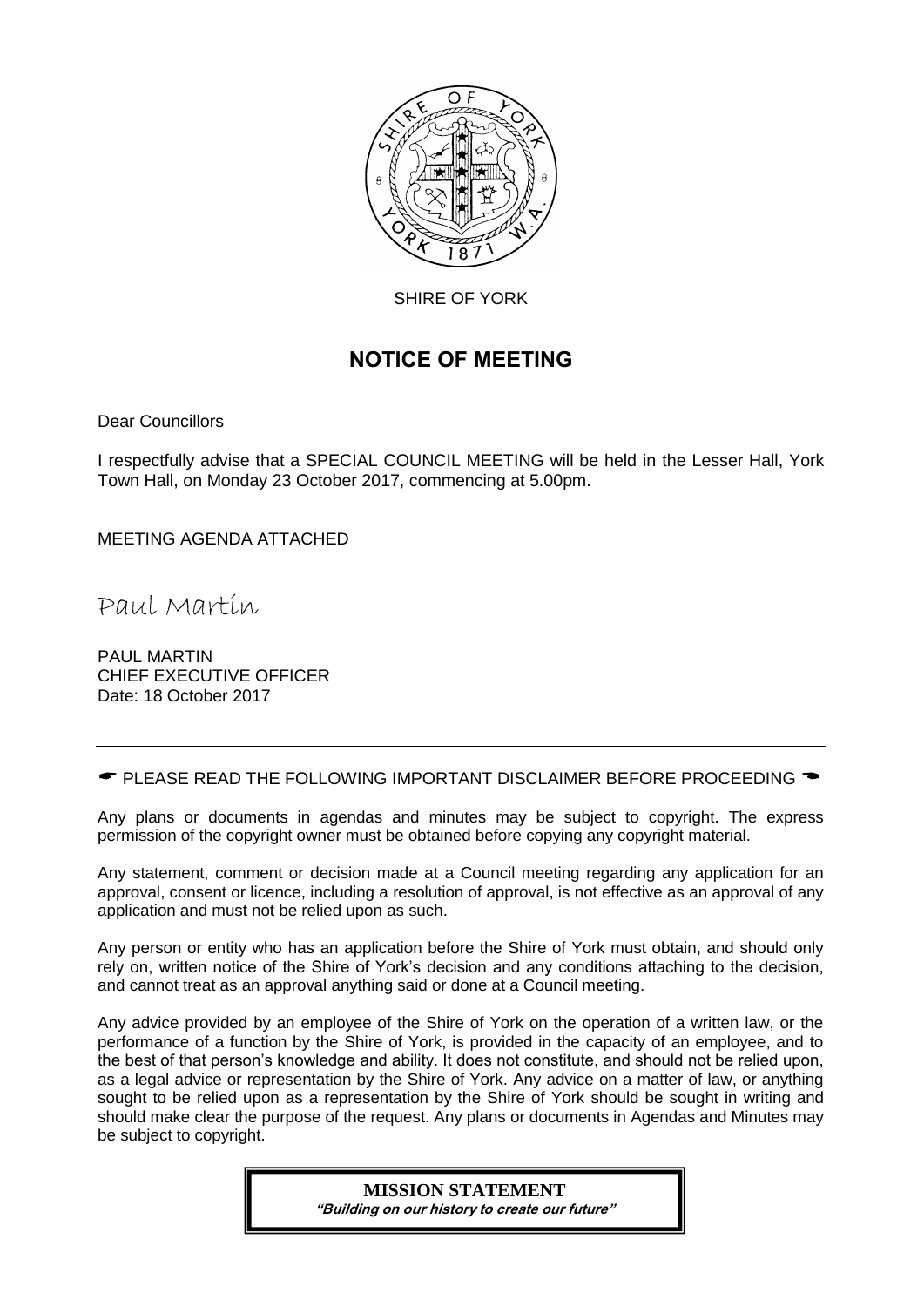## **Local Government Act 1995 (as amended)**

### **Part 1 Introductory Matters**

### 1.3. Content and intent

- (1) This Act provides for a system of local government by
	- (a) providing for the constitution of elected local governments in the State;
	- (b) describing the functions of local governments;
	- (c) providing for the conduct of elections and other polls; and
	- (d) providing a framework for the administration and financial management of local governments and for the scrutiny of their affairs.
- (2) This Act is intended to result in
	- (a) better decision-making by local governments;
	- (b) greater community participation in the decisions and affairs of local governments;
	- (c) greater accountability of local governments to their communities; and
	- (d) more efficient and effective local government.
- (3) In carrying out its functions a local government is to use its best endeavours to meet the needs of the current and future generations through an integration of environmental protection, social advancement and economic prosperity.

### **Part 2 Constitution of Local Government**

### **Division 2 Local Governments and Councils of Local Governments**

- 2.7 The Role of Council
- (1) The Council
	- (a) directs and controls the Local Government's affairs; and
	- (b) is responsible for the performance of the Local Government's functions.
- (2) Without limiting subsection  $(1)$ , the Council is to  $-$ 
	- (a) oversee the allocation of the Local Government's finances and resources;

and

(b) determine the Local Government's policies.

### **Meetings generally open to the public**

- **5.1.** (1) Subject to subsection (2), the following are to be open to members of the public
	- (a) all council meetings; and
		- (b) all meetings of any committee to which a local government power or duty has been delegated.
	- (2) If a meeting is being held by a council or by a committee referred to in subsection (1) (b), the council or committee may close to members of the public the meeting, or part of the meeting, if the meeting or the part of the meeting deals with any of the following —
	- (a) a matter affecting an employee or employees;
	- (b) the personal affairs of any person;
	- (c) a contract entered into, or which may be entered into, by the local government and which relates to a matter to be discussed at the meeting;
	- (d) legal advice obtained, or which may be obtained, by the local government and which relates to a matter to be discussed at the meeting;
	- (e) a matter that if disclosed, would reveal
		- (i) a trade secret;
		- (ii) information that has a commercial value to a person; or
		- (iii) information about the business, professional, commercial or financial affairs of a person, where the trade secret or information is held by, or is about, a person other than the local government;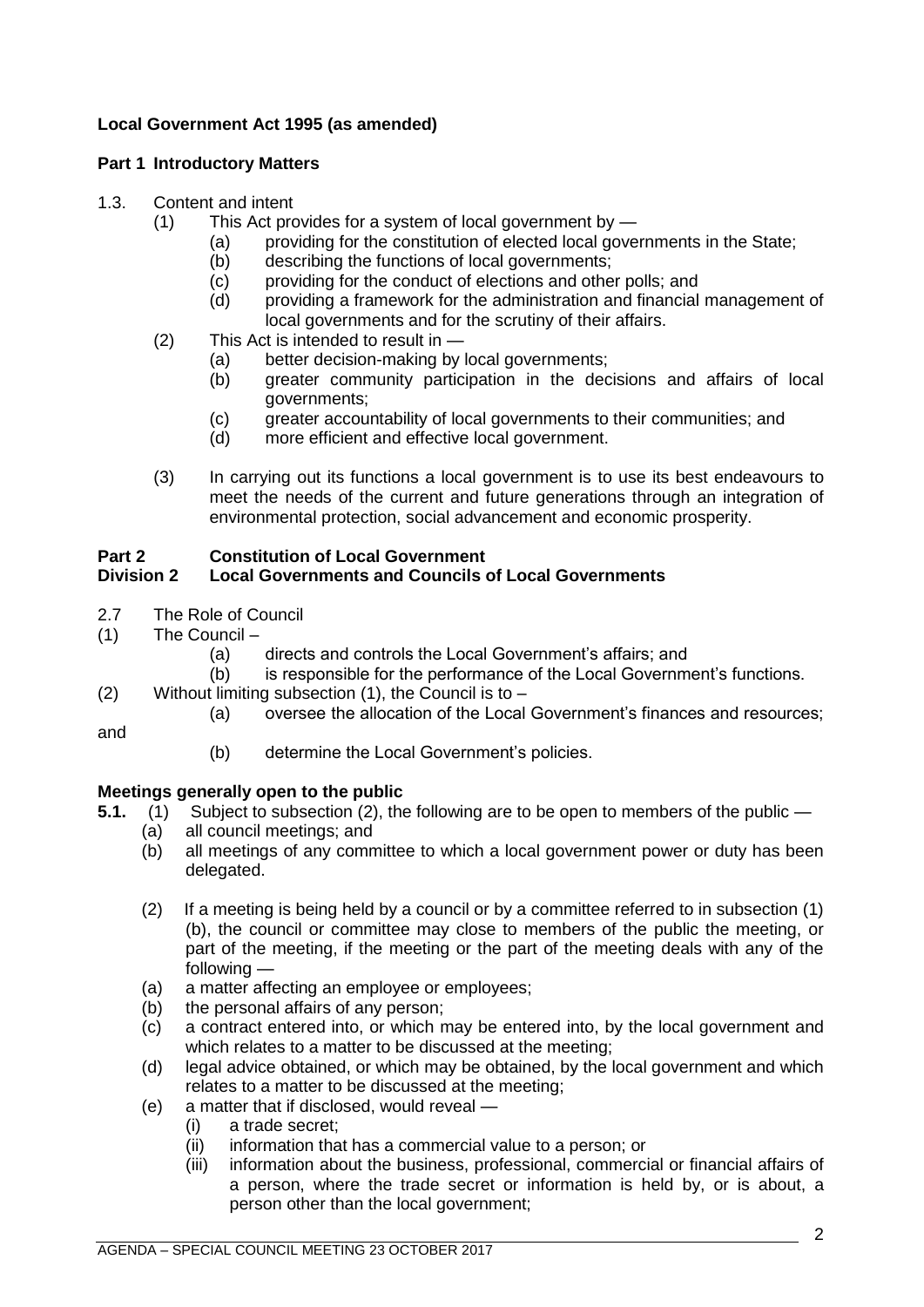- (f) a matter that if disclosed, could be reasonably expected to
	- (i) impair the effectiveness of any lawful method or procedure for preventing, detecting, investigating or dealing with any contravention or possible contravention of the law;
	- (ii) endanger the security of the local government's property; or
	- (iii) prejudice the maintenance or enforcement of a lawful measure for protecting public safety;
- (g) information which is the subject of a direction given under section 23 (1a) of the *Parliamentary Commissioner Act 1971*; and
- (h) such other matters as may be prescribed.
- (3) A decision to close a meeting or part of a meeting and the reason for the decision are to be recorded in the minutes of the meeting.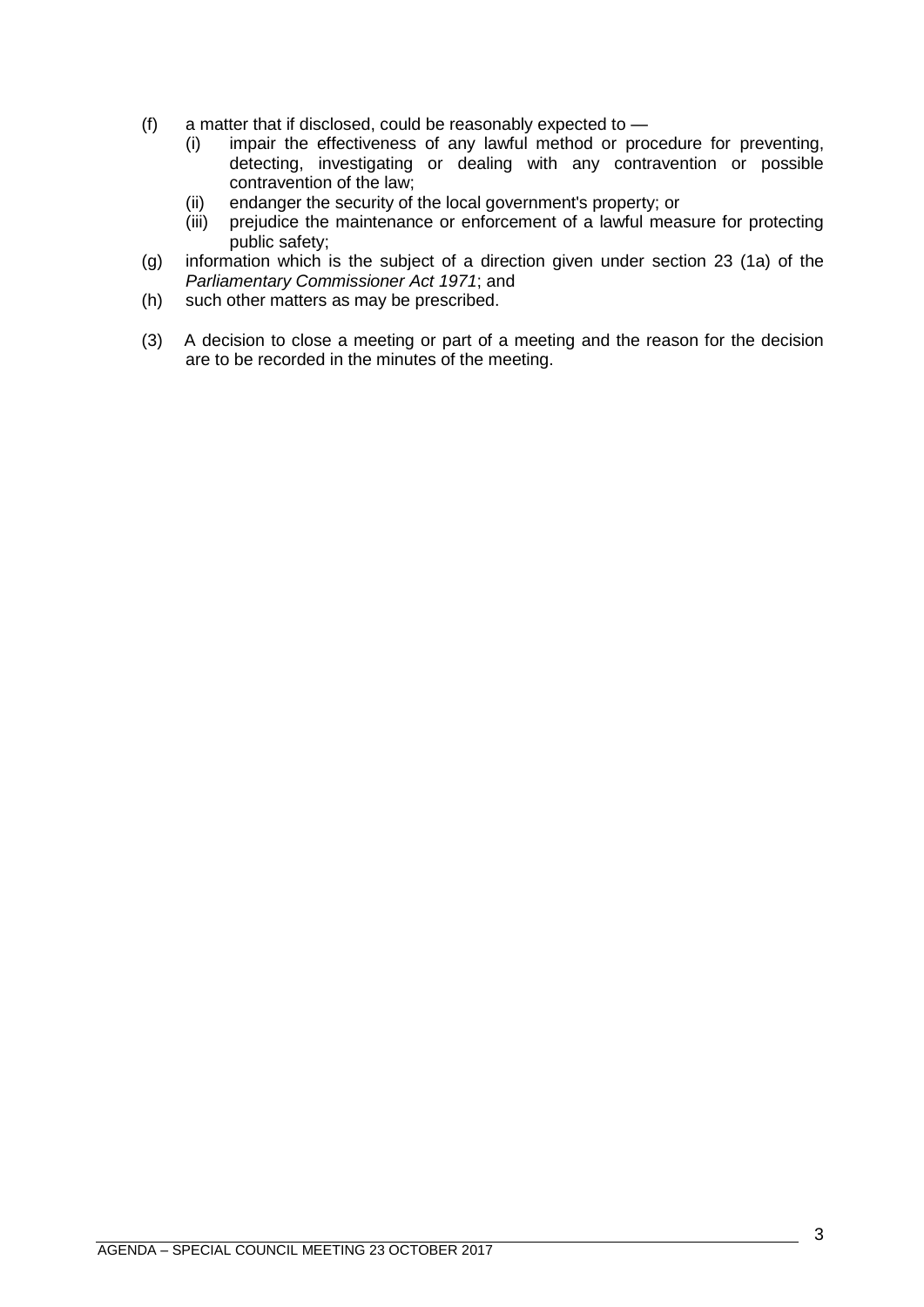

Shire of York

## G 2.6 PUBLIC QUESTION TIME

## Policy Statement

1.0 "Public Question Time" will be limited to 15 minutes\*. The Council may exercise a discretion to extend the time by resolution if required. If there are questions remaining unasked at the expiration of the time allotted members of the public will be asked to submit their questions in writing to the Chief Executive Officer who will provide a written reply with the response placed in the Agenda of the next Ordinary Meeting of the Council.

*\* A minimum of 15 minutes is provided by Regulation 6(1) of the Local Government (Administration) Regulations 1996 (S.5.24 of the Local Government Act 1995)*

- 2.0 Questions may be asked at the Ordinary Council Meeting and any Committee meeting on any matter affecting the Council and the Shire's operations. Questions submitted to Special Meetings of the Council will be restricted to the subject matter of the meeting.
- 3.0 Each questioner will be limited to two (2) questions. Statements or long preamble are not permitted.
- 4.0 People wishing to ask questions will be encouraged to put their questions in writing or in a prescribed form and submit them to the Chief Executive Officer prior to 10 am on the day of the meeting. This allows for an informed response to be given at the meeting. Oral questions are permitted.
- 5.0 Priority will be given to questions about matters on the agenda for the meeting and which are submitted in accordance with 4.0 above.
- 6.0 Every person who wishes to ask a question must identify themselves and register with a Council Officer immediately prior to the meeting. Subject to 5.0 above questions will be taken in the order in which people register.
- 7.0 Questions containing offensive remarks, reference to the personal affairs or actions of Elected Members or staff, or which relate to confidential matters or legal action will not be accepted. Questions that the Presiding Member considers have been answered by earlier questions at the meeting or earlier meetings may not be accepted.
- 8.0 On receipt of a question the Presiding Member may answer the question or direct it to the Chief Executive Officer to answer. If the question is of a technical nature the Chief Executive Officer may direct the question to a senior technical officer present. If the question requires research it will be taken on notice.
- 9.0 There will be no debate on the answers to questions.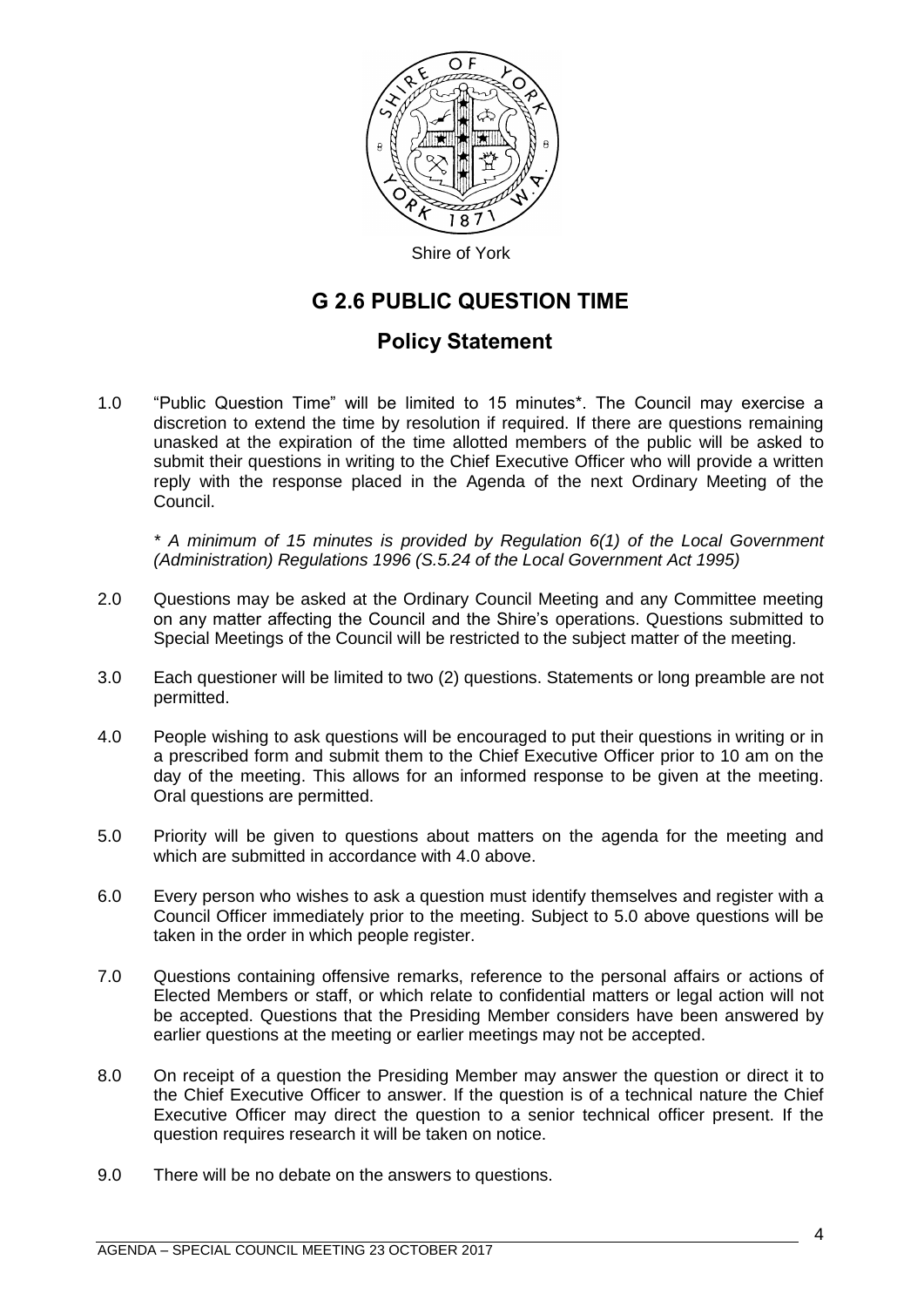- 10.0 A summary of the question and the answer will be recorded in the minutes of the Council meeting at which the question was asked.
- 11.0 Public Question Time guidelines incorporating this policy are being prepared and will include information on the other methods of enquiry that are available to members of the public to obtain information from the Shire.

Adopted 21 October 2013 Amended 17 September 2015 Amended 23 November 2015 Reviewed 24 October 2016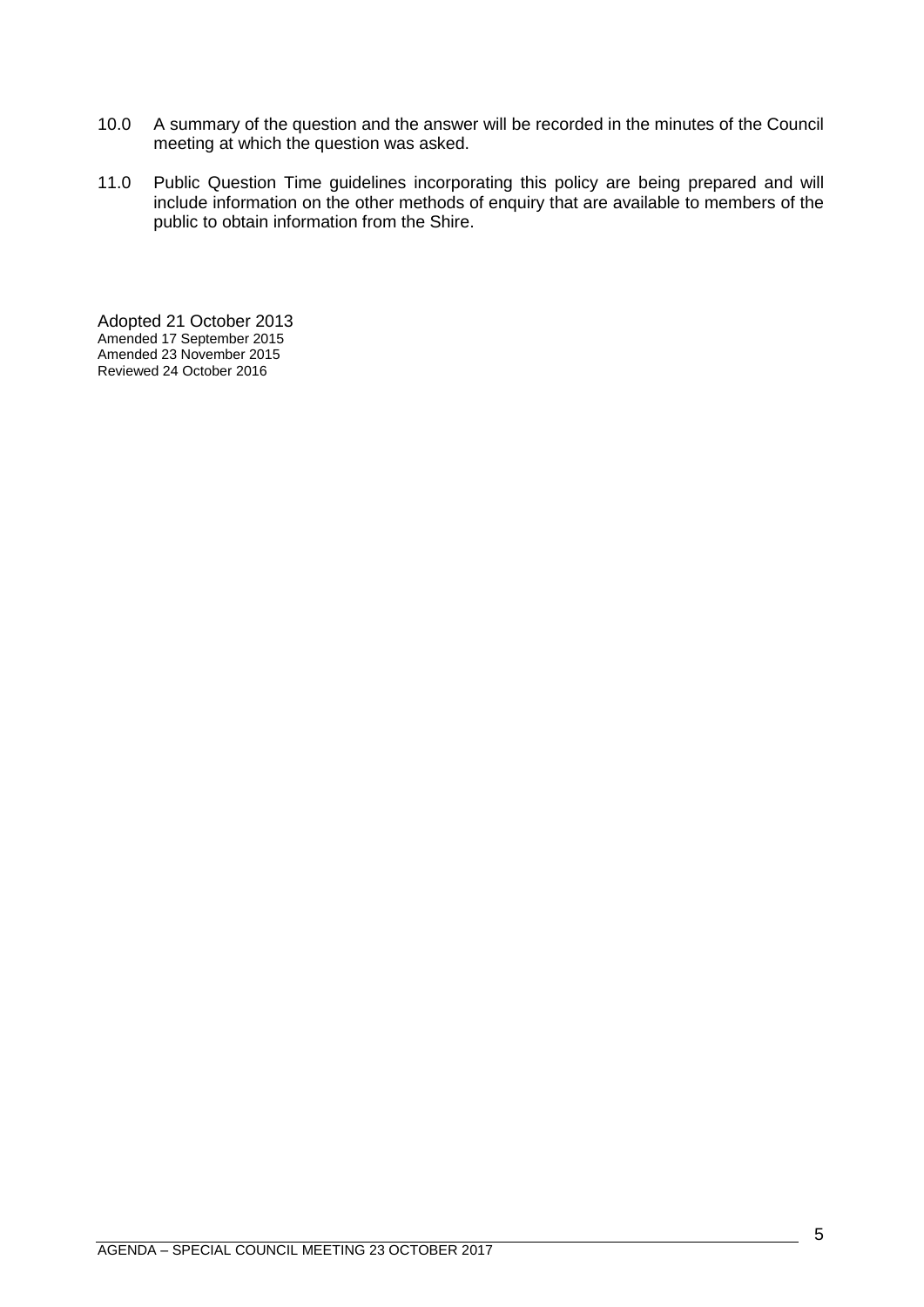**PUBLIC QUESTION TIME PROFORMA** 

**CONTINUED** 

# **Question(s)**

Please ensure that your question complies with the Public Question Time Policy Statement as published in the Council Agenda and stated as per the attached

Name<sup>.</sup>

**Residential Address:** (Required if written response requested) **Organization Name:** (If presenting on behalf of) **Council** Item No. Referred To: 

Write your question(s) as clearly and concisely as possible - lengthy questions may be paraphrased.

 $Note:$ To provide equal opportunity for all in attendance to ask questions, a limit of two (2) questions at a time from any one person is imposed.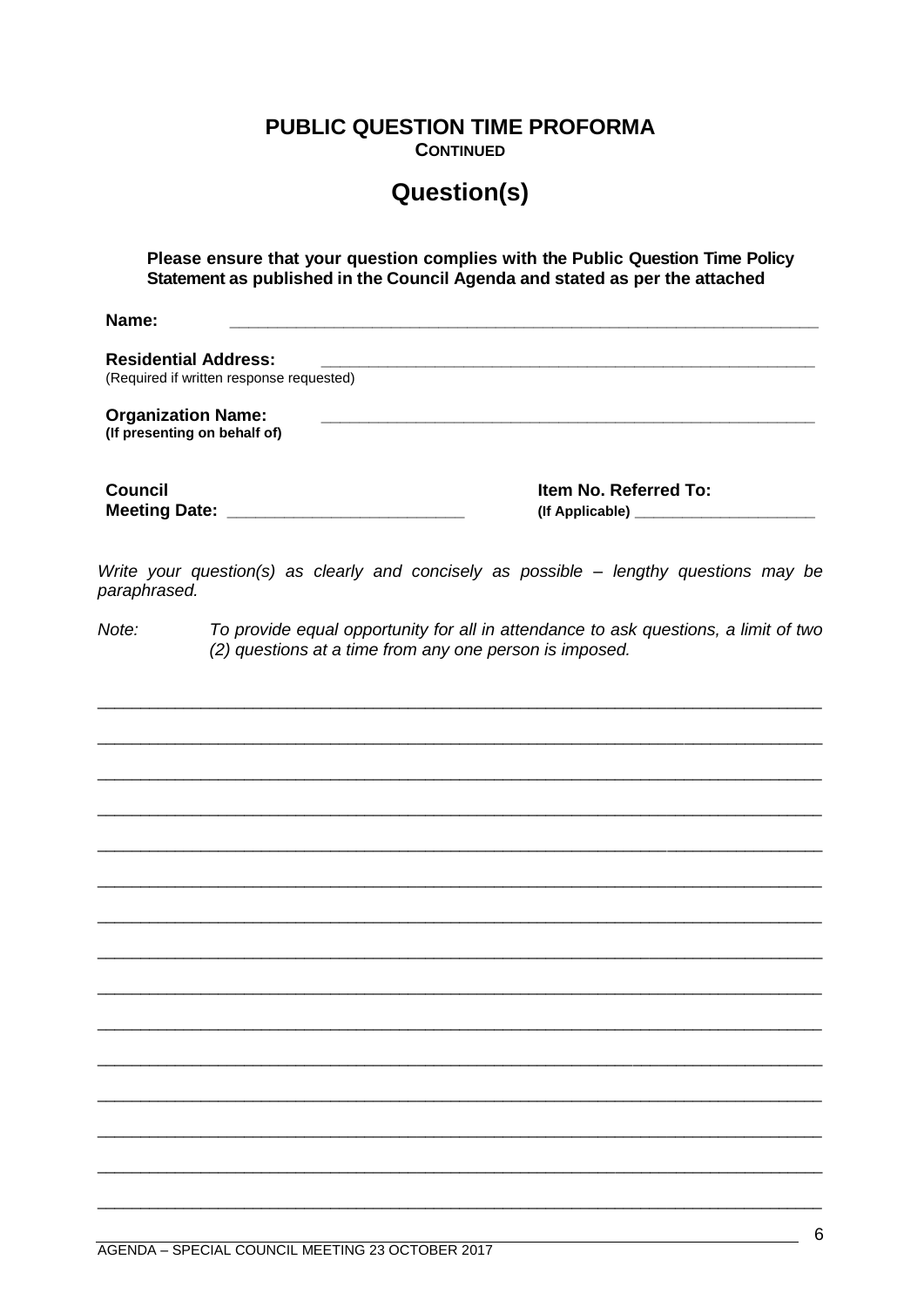| OFFICE USE ONLY |  |
|-----------------|--|
|                 |  |
|                 |  |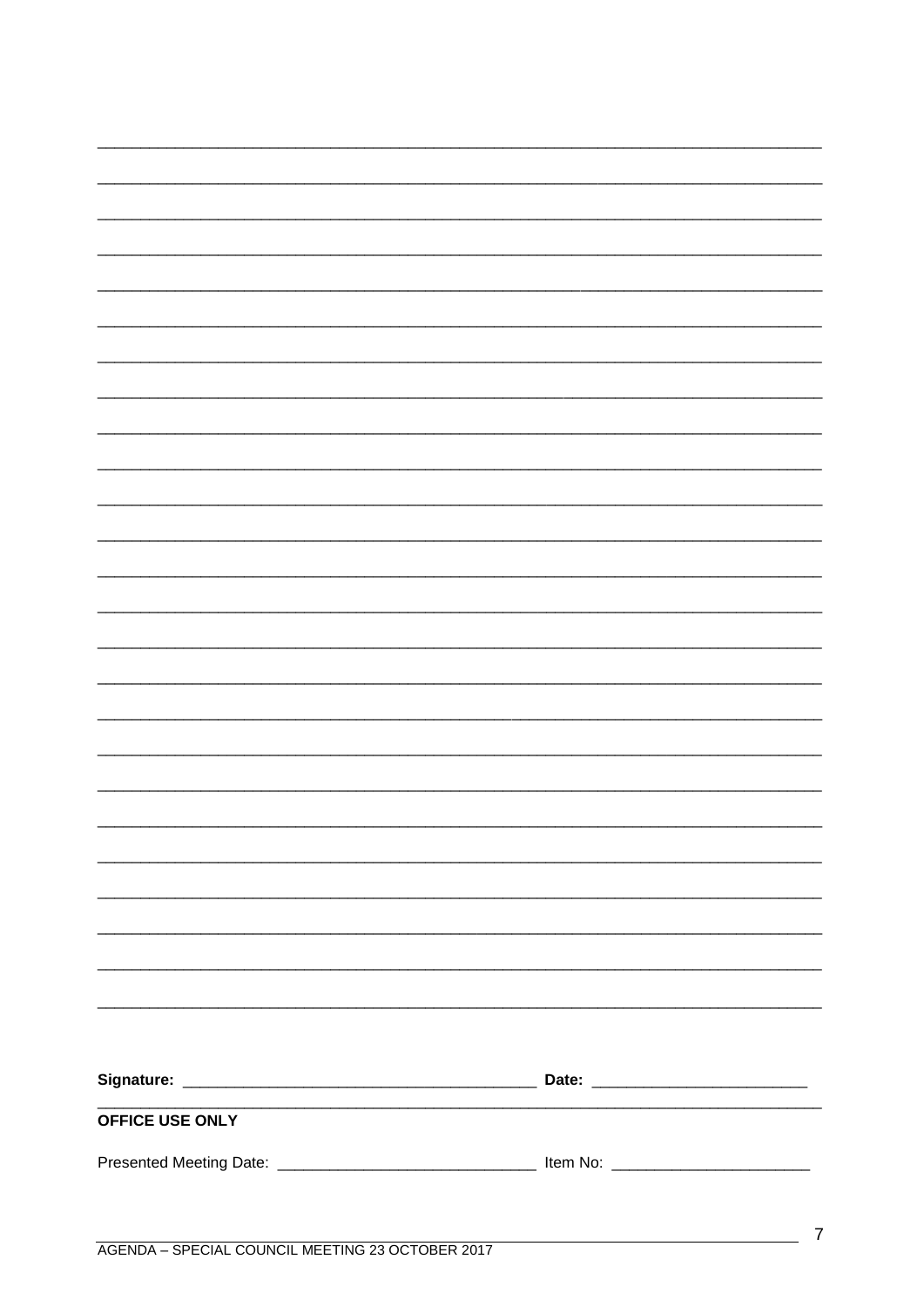# **Table of Contents**

|             |               | <b>OPENING</b>                                          |     |
|-------------|---------------|---------------------------------------------------------|-----|
|             | 1.1           |                                                         |     |
|             | 1.2           |                                                         |     |
|             | 1.3           |                                                         | 9   |
|             | 1.4           |                                                         |     |
|             | 1.5           |                                                         |     |
|             | 1.6           |                                                         |     |
|             | 1.7           |                                                         |     |
| $2^{\circ}$ |               | <b>ATTENDANCE</b>                                       |     |
|             | 2.1           |                                                         | 10  |
|             | $2.2\,$       |                                                         | 10  |
|             | 2.3           | Apologies.                                              | 10  |
|             | 2.4           |                                                         |     |
|             | $2.5^{\circ}$ |                                                         |     |
| 3           |               |                                                         |     |
|             |               |                                                         |     |
| 5           |               | <b>PUBLIC QUESTION TIME.</b>                            | .10 |
| 6           |               | <b>APPLICATIONS FOR LEAVE OF ABSENCE</b>                |     |
|             |               |                                                         |     |
| 8           |               | ANNOUNCEMENTS BY PRESIDING MEMBER WITHOUT DISCUSSION 10 |     |
| 9           |               | <b>CLOSURE</b>                                          | 10  |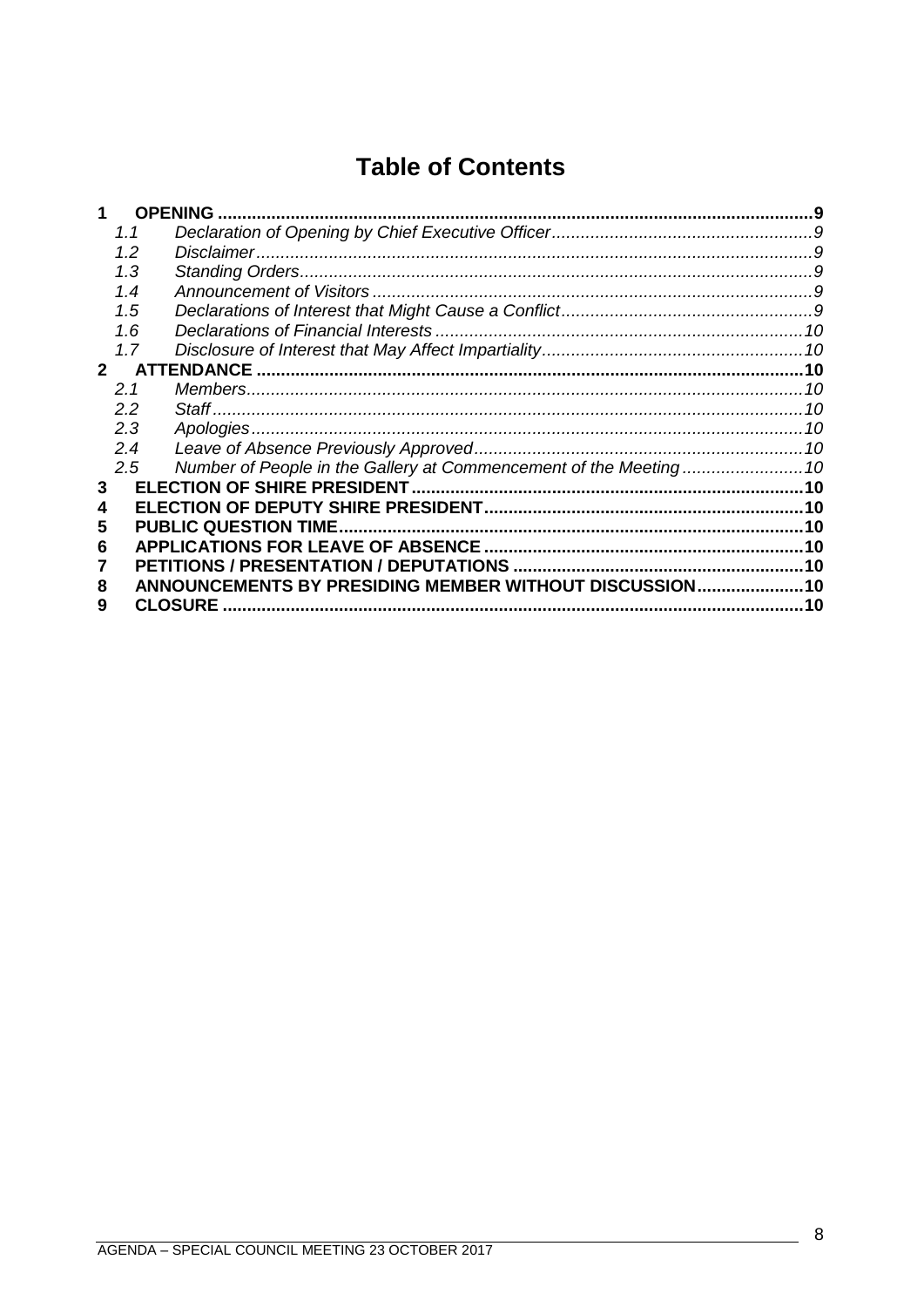

### SHIRE OF YORK

### THE SPECIAL MEETING OF THE COUNCIL WILL BE HELD ON MONDAY 23 OCTOBER 2017, COMMENCING AT 5.00PM IN THE LESSER HALL, YORK TOWN HALL, YORK

The York Shire Council acknowledges the traditional owners of the land on which this meeting will be held.

### <span id="page-8-0"></span>**1 OPENING**

<span id="page-8-1"></span>1.1 Declaration of Opening by Chief Executive Officer

### <span id="page-8-2"></span>1.2 Disclaimer

The Chief Executive Officer advises the following:

*"I wish to draw attention to the Disclaimer Notice contained within the agenda document and advise members of the public that any decisions made at the meeting today, can be revoked, pursuant to the Local Government Act 1995.* 

*Therefore, members of the public should not rely on any decisions until formal notification in writing by Council has been received. Any plans or documents in agendas and minutes may be subject to copyright. The express permission of the copyright owner must be obtained before copying any copyright material."*

- <span id="page-8-3"></span>1.3 Standing Orders
- <span id="page-8-4"></span>1.4 Announcement of Visitors Mr Gordon Marwick JP, Freeman of the Shire of York will be in attendance to swear in newly elected Councillors and office bearers.

### <span id="page-8-5"></span>1.5 Declarations of Interest that Might Cause a Conflict

*Councillors/Staff are reminded of the requirements of s5.65 of the Local Government Act 1995, to disclose any interest during the meeting when the matter is discussed and also of the requirement to disclose an interest affecting impartiality under the Shire of York's Code of Conduct.*

| <b>Name</b> | <b>Item No &amp; title</b> | <b>Nature of Interest</b><br>(and extent, where appropriate) |
|-------------|----------------------------|--------------------------------------------------------------|
|             |                            |                                                              |
|             |                            |                                                              |
|             |                            |                                                              |